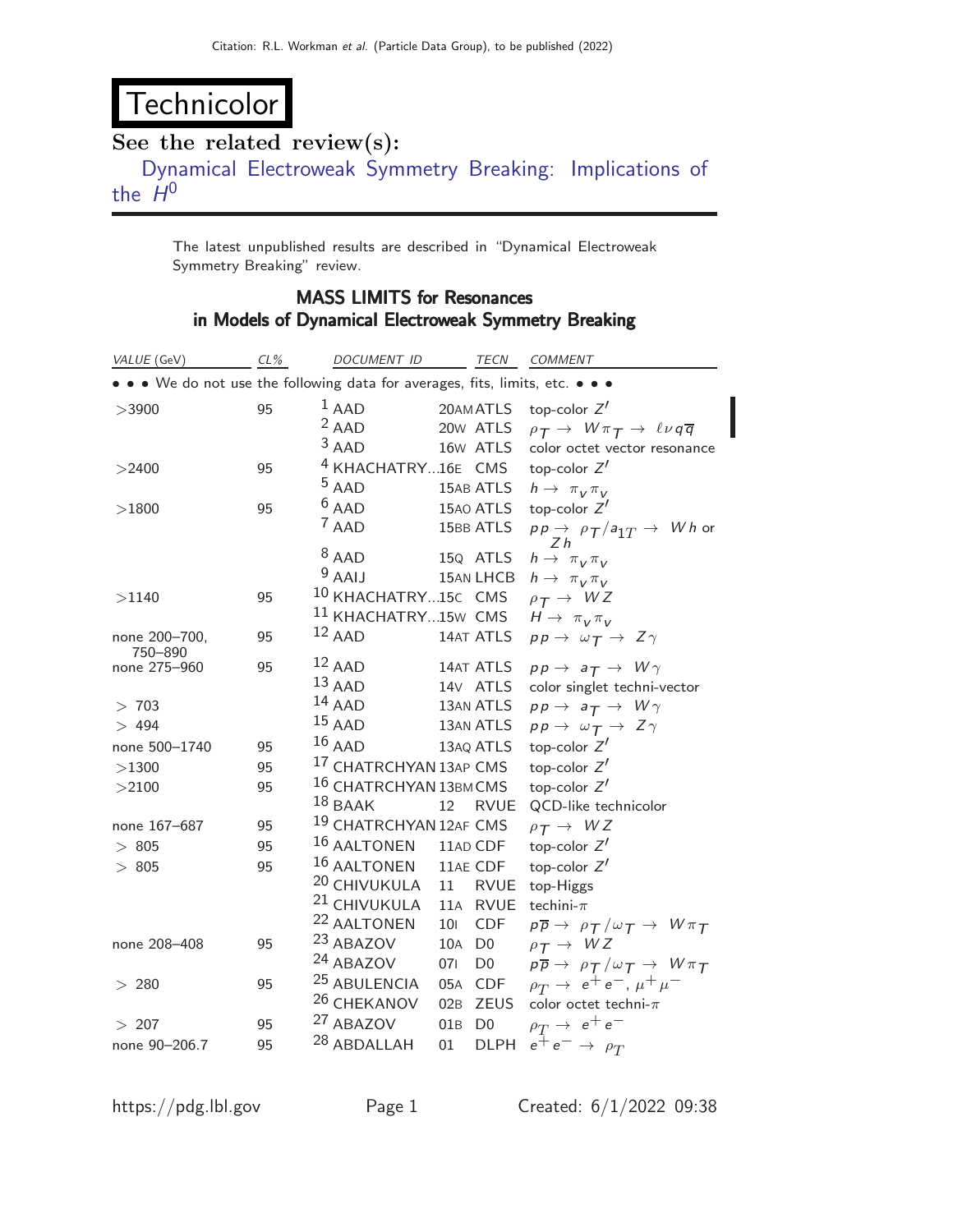|              |    | <sup>29</sup> AFFOLDER | 00F CDF           | color-singlet techni- $\rho$ ,                                                                          |
|--------------|----|------------------------|-------------------|---------------------------------------------------------------------------------------------------------|
| > 600        | 95 | 30 AFFOLDER            | 00K CDF           | $\rho_T \rightarrow W \pi_T$ , $2\pi_T$<br>color-octet techni- $\rho$ ,                                 |
| none 350-440 | 95 | $31$ ABF               | 99F CDF           | $\rho_{T8} \rightarrow 2\pi_{LO}$<br>color-octet techni- $\rho$ ,                                       |
|              |    | $32$ ABE               | <b>CDF</b><br>99N | $\rho_{T8} \rightarrow \overline{b}b$<br>techni- $\omega$ , $\omega_T \rightarrow \gamma \overline{b}b$ |
| none 260-480 | 95 | $33$ ABF               | CDF<br>97G        | color-octet techni- $\rho$ ,<br>$\rho_{T8} \rightarrow 2$ jets                                          |

 $^1$  AAD 20AM search for a top-color  $Z'$  decaying to  $t\,\overline{t}$  in  $p\,p$  collisions at  $\sqrt{s}=13$  TeV. The quoted limit is for  $\Gamma_{ZI}/M_{ZI} = 0.01$ . The limit becomes  $M_{ZI} > 4700$  GeV for  $\Gamma_{Z'}/M_{Z'} = 0.03$ .

<sup>2</sup> AAD 20W search for techni-<sub>P</sub> decaying to  $\pi$   $\pi$  W in pp collisions at  $\sqrt{s} = 13$  TeV. See their Fig. 5a for limits on  $\sigma$ ·B.

 $^3$  AAD 16W search for color octet vector resonance decaying to  $b$  B in  $p$  p collisions at  $\sqrt{s}$  $= 8$  TeV. The vector like quark B is assumed to decay to bH. See their Fig.3 and Fig.4 for limits on  $\sigma \cdot B$ .

- $^4$ KHACHATRYAN 16E search for top-color Z' decaying to  $t\bar{t}$ . The quoted limit is for Γ $Z'_{2,1}$ / $m_{Z'}$  = 0.012. Also exclude  $m_{Z'}$   $<$  2.9 TeV for wider topcolor  $Z'$  with Γ $_{Z'}/m_{Z'}$  $= 0.1$ .
- <sup>5</sup> AAD 15AB search for long-lived hidden valley  $\pi_V$  particles which are produced in pairs by the decay of a scalar boson.  $\pi_{\mathsf{v}}$  is assumed to decay into dijets. See their Fig. 10 for the limit on  $\sigma B$ .
- <sup>6</sup> AAD 15AO search for top-color  $Z'$  decaying to  $t\bar{t}$ . The quoted limit is for  $\Gamma_{Z'}/m_{Z'} =$ 0.012.
- $7$  AAD 15BB search for minimal walking technicolor (MWT) isotriplet vector and axialvector resonances decaying to W h or  $Zh$ . See their Fig. 3 for the exclusion limit in the MWT parameter space.
- 8 AAD 15Q search for long-lived hidden valley  $\pi_V$  particles which are produced in pairs by the decay of scalar boson.  $\pi_{\mathsf{V}}$  is assumed to decay into dijets. See their Fig. 5 and Fig. 6 for the limit on  $\sigma B$ .
- 9 AAIJ 15AN search for long-lived hidden valley  $\pi_V$  particles which are produced in pairs by the decay of scalar boson with a mass of  $120 \text{GeV}$ .  $\pi_V$  is assumed to decay into dijets. See their Fig. 4 for the limit on  $\sigma B$ .
- $10$  KHACHATRYAN 15C search for a vector techni-resonance decaying to WZ. The limit assumes  $M_{\pi^-_T}=(3/4)$   $M_{\rho^-_T}-$  25 GeV. See their Fig.3 for the limit in  $M_{\pi^-_T}-M_{\rho^-_T}$ plane of the low scale technicolor model.
- $^{11}$  KHACHATRYAN 15W search for long-lived hidden valley  $\pi_{_{\bm{V}}}$  particles which are produced in pairs in the decay of heavy higgs boson H.  $\pi_V$  is assumed to decay into  $\ell^+ \ell^-$ . See their Fig. 7 and Fig. 8 for the limits on  $\sigma B$ .
- 12 AAD 14AT search for techni- $\omega$  and techni-a resonances decaying to  $V\gamma$  with  $V = W(\rightarrow 12$  $\ell \nu$ ) or  $Z(\rightarrow \ell^+ \ell^-)$ .
- $13$  AAD 14V search for vector techni-resonances decaying into electron or muon pairs in  $p \, p$ collisions at  $\sqrt{s} = 8$  TeV. See their table IX for exclusion limits with various assumptions.
- <sup>14</sup> AAD 13AN search for vector techni-resonance  $a_T$  decaying into  $W\gamma$ .
- $^{15}$  AAD 13AN search for vector techni-resonance  $\omega_\mathcal{T}$  decaying into  $Z\gamma$ .
- $^{16}$  Search for top-color  $Z'$  decaying to  $t\overline{t}$ . The quoted limit is for Γ $_{Z'}/m_{Z'}=0.012$ .
- <sup>17</sup> CHATRCHYAN 13AP search for top-color leptophobic  $Z'$  decaying to  $t\bar{t}$ . The quoted limit is for  $\Gamma_{Z'}/m_{Z'} = 0.012$ .
- <sup>18</sup> BAAK 12 give electroweak oblique parameter constraints on the QCD-like technicolor models. See their Fig. 28.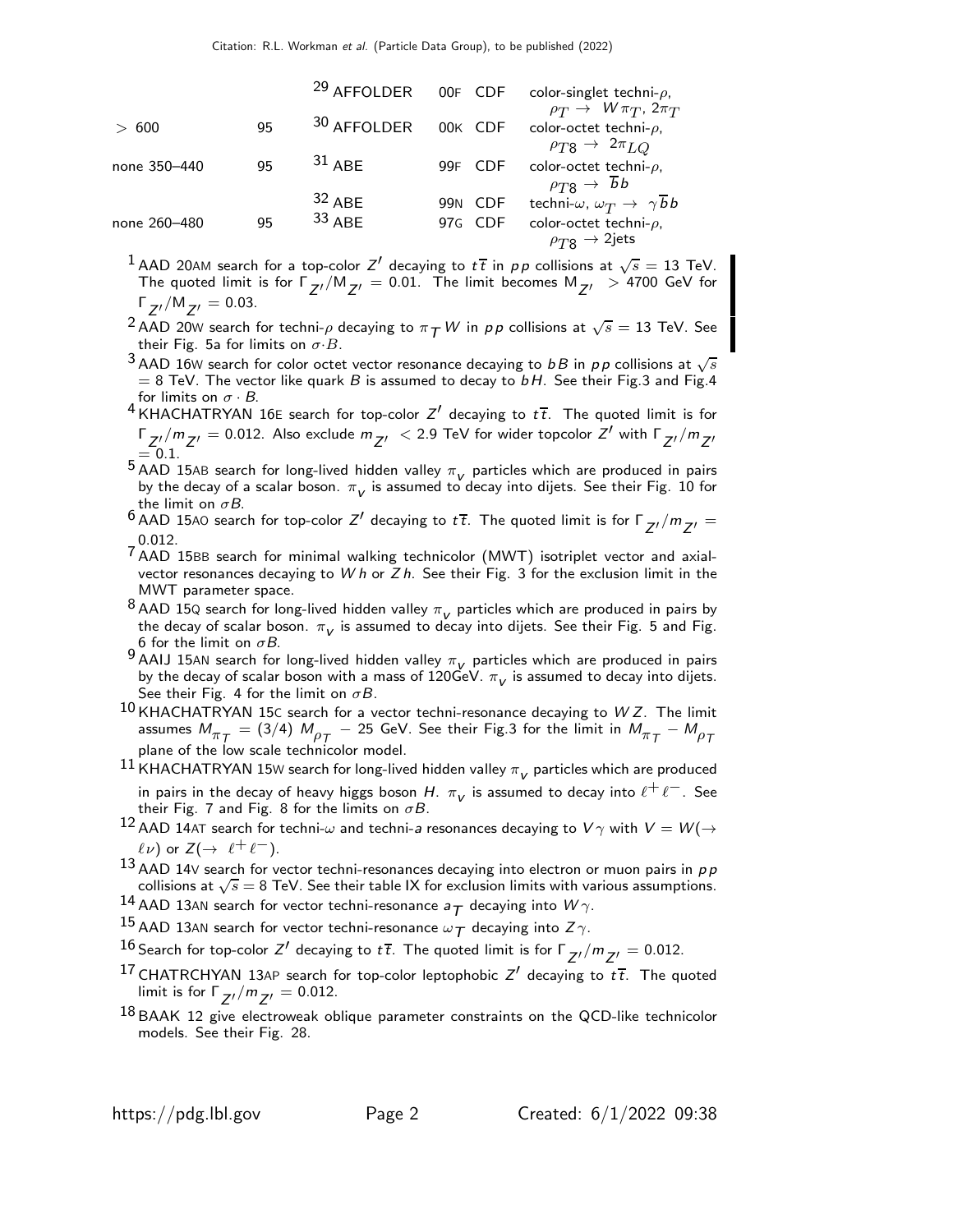- <sup>19</sup> CHATRCHYAN 12AF search for a vector techni-resonance decaying to  $WZ$ . The limit assumes  $M_{\pi}^{~} = (3/4)$   $M_{\rho}^{~} -$  25 GeV. See their Fig.  $\,$  3 for the limit in  $M_{\pi}^{~} M_{\rho}^{~}$ plane of the low scale technicolor model.
- $^{20}$  Using the LHC limit on the Higgs boson production cross section, CHIVUKULA 11 obtain a limit on the top-Higgs mass > 300 GeV at 95% CL assuming 150 GeV top-pion mass.
- 21 Using the LHC limit on the Higgs boson production cross section, CHIVUKULA 11<sup>A</sup> obtain a limit on the techinipion mass ruling out the region  $110 \text{ GeV} < m_P < 2m_t$ . Existence of color techni-fermions, top-color mechanism, and  $N_{TC} \geq 3$  are assumed.
- <sup>22</sup> AALTONEN 10I search for the vector techni-resonances ( $\rho_T$ ,  $\omega_T$ ) decaying into  $W\pi_T$ with  $W \to \ell \nu$  and  $\pi T \to b\overline{b}$ ,  $b\overline{c}$ , or  $b\overline{u}$ . See their Fig. 3 for the exclusion plot in  $M_{\pi_{\mathcal{T}}} - M_{\rho_{\mathcal{T}}}$  plane.
- <sup>23</sup> ABAZOV 10A search for a vector techni-resonance decaying into  $WZ$ . The limit assumes  $M_{\rho_T} < M_{\pi_T} + M_W$ .
- $^{24}$  ABAZOV 071 search for the vector techni-resonances  $(\rho_{\bm{\mathcal{T}}} , \omega_{\bm{\mathcal{T}}})$  decaying into  $W\pi_{\bm{\mathcal{T}}}$  with  $W\to~e\nu$  and  $\pi_{\textit{T}}\to~b\,b$  or  $b\overline{c}.$  See their Fig. 2 for the exclusion plot in  $M_{\pi_{\textit{T}}}-M_{\rho_{\textit{T}}}$ plane.
- 25 ABULENCIA 05A search for resonances decaying to electron or muon pairs in  $p\overline{p}$  collisions. at  $\sqrt{s} = 1.96$  TeV. The limit assumes Technicolor-scale mass parameters  $M_V =$  $M_A = 500$  GeV.
- <sup>26</sup> CHEKANOV 02B search for color octet techni- $\pi$  P decaying into dijets in ep collisions. See their Fig. 5 for the limit on  $\sigma(ep \rightarrow ePX) \cdot B(P \rightarrow 2j)$ .
- <sup>27</sup> ABAZOV 01B searches for vector techni-resonances  $(\rho_T, \omega_T)$  decaying to  $e^+e^-$ . The limit assumes  $M_{\rho_T^{} }^{} = M_{\omega_T^{} }^{} < \! M_{\pi_T^{} \! }^{} + M_{W}^{} .$
- <sup>28</sup> The limit is independent of the  $\pi_T$  mass. See their Fig. 9 and Fig. 10 for the exclusion plot in the  $M_{\rho_T}$ – $M_{\pi_T}$  plane. ABDALLAH 01 limit on the techni-pion mass is  $M_{\pi_T} >$  79.8 GeV for  $\overline{N}_D=2$ , assuming its point-like coupling to gauge bosons.
- <sup>29</sup> AFFOLDER 00<sup>F</sup> search for ρT decaying into W πT or πT πT with W → ℓ ν and πT →  $\overline{b}b$ ,  $\overline{b}c$ . See Fig. 1 in the above Note on "Dynamical Electroweak Symmetry Breaking" for the exclusion plot in the  $M_{\rho_T^{} - M_{\pi_T^{} }}$  plane.
- 30 AFFOLDER 00K search for the  $\rho_{T8}$  decaying into  $\pi_{LQ} \pi_{LQ}$  with  $\pi_{LQ} \to b \nu$ . For  $\pi_{LQ} \rightarrow c \nu$ , the limit is  $M_{\rho_{T8}} >$  510 GeV. See their Fig. 2 and Fig. 3 for the exclusion plot in the  $M_{\rho_{T8}}$  –  $M_{\pi_{LQ}}$  plane.
- 31 ABE 99F search for a new particle X decaying into  $b\overline{b}$  in  $p\overline{p}$  collisions at  $E_{cm}$  = 1.8 TeV. See Fig. 7 in the above Note on "Dynamical Electroweak Symmetry Breaking" for the upper limit on  $\sigma(p\overline{p} \to X) \times B(X \to b\overline{b})$ . ABE 99F also exclude top gluons of width  $\Gamma$ =0.3M in the mass interval 280 < M <670 GeV, of width  $\Gamma$ =0.5M in the mass interval  $340 < M < 640$  GeV, and of width  $\Gamma = 0.7M$  in the mass interval 375  $< M < 560$  GeV.
- $^{32}$  ABE 99N search for the techni- $\omega$  decaying into  $\gamma \pi_T$ . The technipion is assumed to decay  $\pi_T \to~b\overline{b}$ . See Fig. 2 in the above Note on "Dynamical Electroweak Symmetry Breaking" for the exclusion plot in the  $M_{\omega_T}$   $-M_{\pi_T}$  plane.
- <sup>33</sup> ABE 97G search for a new particle X decaying into dijets in  $p\overline{p}$  collisions at  $E_{cm}= 1.8$ TeV. See Fig. 5 in the above Note on "Dynamical Electroweak Symmetry Breaking" for the upper limit on  $\sigma(p\overline{p} \rightarrow X) \times B(X \rightarrow 2j)$ .

## REFERENCES FOR Technicolor

| AAD | 20AM JHEP 2010 061          | G. Aad et al.         | (ATLAS Collab.) |               |
|-----|-----------------------------|-----------------------|-----------------|---------------|
| AAD | 20W JHEP 2006 151           | G. Aad <i>et al.</i>  | (ATLAS Collab.) |               |
| AAD | 16W PL B758 249             | G. Aad <i>et al.</i>  | (ATLAS Collab.) |               |
|     | KHACHATRY 16E PR D93 012001 | V. Khachatryan et al. |                 | (CMS Collab.) |
| AAD | 15AB PR D92 012010          | G. Aad <i>et al.</i>  | (ATLAS Collab.) |               |
| AAD | 15AO JHEP 1508 148          | G. Aad et al.         | (ATLAS Collab.) |               |
| AAD | 15BB EPJ C75 263            | G. Aad <i>et al.</i>  | (ATLAS Collab.) |               |
| AAD | 150 PL B743 15              | G. Aad et al.         | (ATLAS Collab.) |               |

https://pdg.lbl.gov Page 3 Created: 6/1/2022 09:38